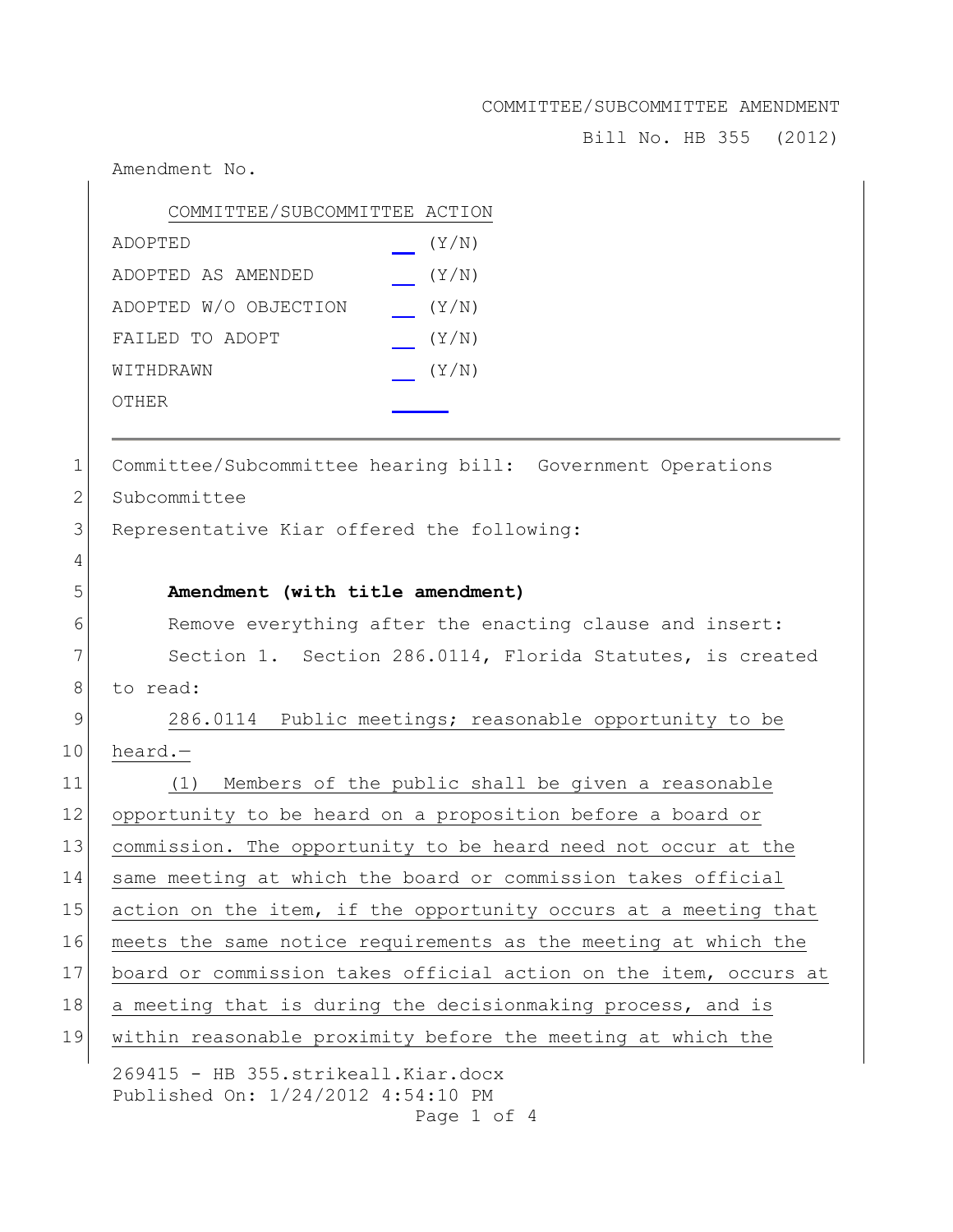Bill No. HB 355 (2012)

| 20 | Amendment No.<br>board or commission takes the official action. The opportunity                                                                            |
|----|------------------------------------------------------------------------------------------------------------------------------------------------------------|
| 21 | to be heard is subject to reasonable rules or policies adopted                                                                                             |
| 22 | by the board or commission to ensure the orderly conduct of a                                                                                              |
| 23 | public meeting, as provided in subsection (3).                                                                                                             |
| 24 | (2)<br>The requirements in subsection (1) do not apply to:                                                                                                 |
| 25 | An official act that must be taken to deal with an<br>(a)                                                                                                  |
| 26 | emergency situation affecting the public health, welfare, or                                                                                               |
| 27 | safety, when compliance with the requirements would cause an                                                                                               |
| 28 | unreasonable delay in the ability of the board or commission to                                                                                            |
| 29 | act;                                                                                                                                                       |
| 30 | An official act involving no more than a ministerial<br>(b)                                                                                                |
| 31 | act;<br>$\circ r$                                                                                                                                          |
| 32 | A meeting in which the board or commission is acting<br>(C)                                                                                                |
| 33 | in a quasi-judicial capacity with respect to the rights or                                                                                                 |
| 34 | interests of a person. This paragraph does not affect the right                                                                                            |
| 35 | of a person to be heard as otherwise provided by law.                                                                                                      |
| 36 | Rules or policies of a board or commission adopted<br>(3)                                                                                                  |
| 37 | under subsection (5) must be limited to rules or policies that:                                                                                            |
| 38 | (a) Limit the time an individual has to address the board                                                                                                  |
| 39 | or commission;                                                                                                                                             |
| 40 | Require, at meetings in which a large number of<br>(b)                                                                                                     |
| 41 | individuals wish to be heard, that representatives of groups or                                                                                            |
| 42 | factions on an item, rather than all of the members of the                                                                                                 |
| 43 | groups or factions, address the board or commission; or                                                                                                    |
| 44 | (c) Prescribe procedures or forms for an individual to use                                                                                                 |
| 45 | in order to inform the board or commission of a desire to be                                                                                               |
| 46 | heard, to indicate his or her support, opposition, or neutrality                                                                                           |
| 47 | on a proposition, and to indicate his or her designation of a<br>269415 - HB 355.strikeall. Kiar.docx<br>Published On: 1/24/2012 4:54:10 PM<br>Page 2 of 4 |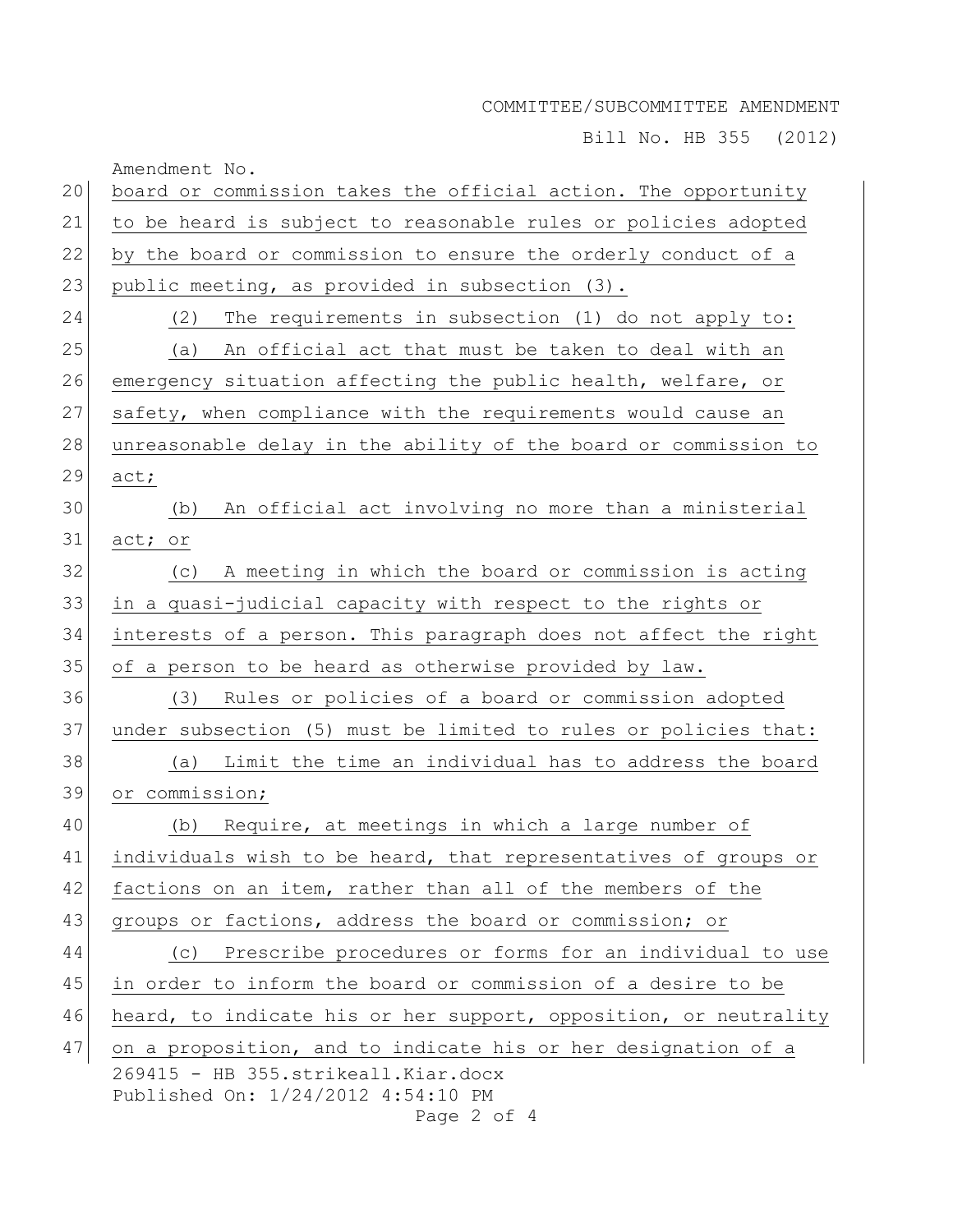Bill No. HB 355 (2012)

Amendment No.

| 48 | representative to speak for him or her or his or her group on a  |
|----|------------------------------------------------------------------|
| 49 | proposition if he or she so chooses.                             |
| 50 | If a board or commission adopts rules or policies in<br>(4)      |
| 51 | compliance with this section and follows such rules or policies  |
| 52 | when providing an opportunity for members of the public to be    |
| 53 | heard, it is presumed that the board or commission is acting in  |
| 54 | compliance with this section.                                    |
| 55 | Each board or commission that is subject to chapter<br>(5)       |
| 56 | 120 shall adopt rules under ss. 120.536(1) and 120.54 to         |
| 57 | administer this section.                                         |
| 58 | Section 2. This act shall take effect July 1, 2012.              |
| 59 |                                                                  |
| 60 |                                                                  |
| 61 |                                                                  |
| 62 | TITLE AMENDMENT                                                  |
| 63 | Remove the entire title and insert:                              |
| 64 | A bill to be entitled                                            |
| 65 | An act relating to public meetings; creating s. 286.0114, F.S.;  |
| 66 | requiring that a member of the public be given a reasonable      |
| 67 | opportunity to be heard before a board or commission takes       |
| 68 | official action on a proposition before the board or commission; |
| 69 | providing that the opportunity to be heard is subject to rules   |
| 70 | or policies adopted by the board or commission; specifying       |
| 71 | certain exceptions; providing requirements for rules or policies |
| 72 | governing the opportunity to be heard; providing that compliance |
| 73 | with the requirements of the act is presumed under certain       |
| 74 | circumstances; requiring that a board or commission that is      |
|    |                                                                  |
|    | $260115$ IID $255$ at $x + 150011$ $V_{12}x$ dogs                |

269415 - HB 355.strikeall.Kiar.docx Published On: 1/24/2012 4:54:10 PM Page 3 of 4